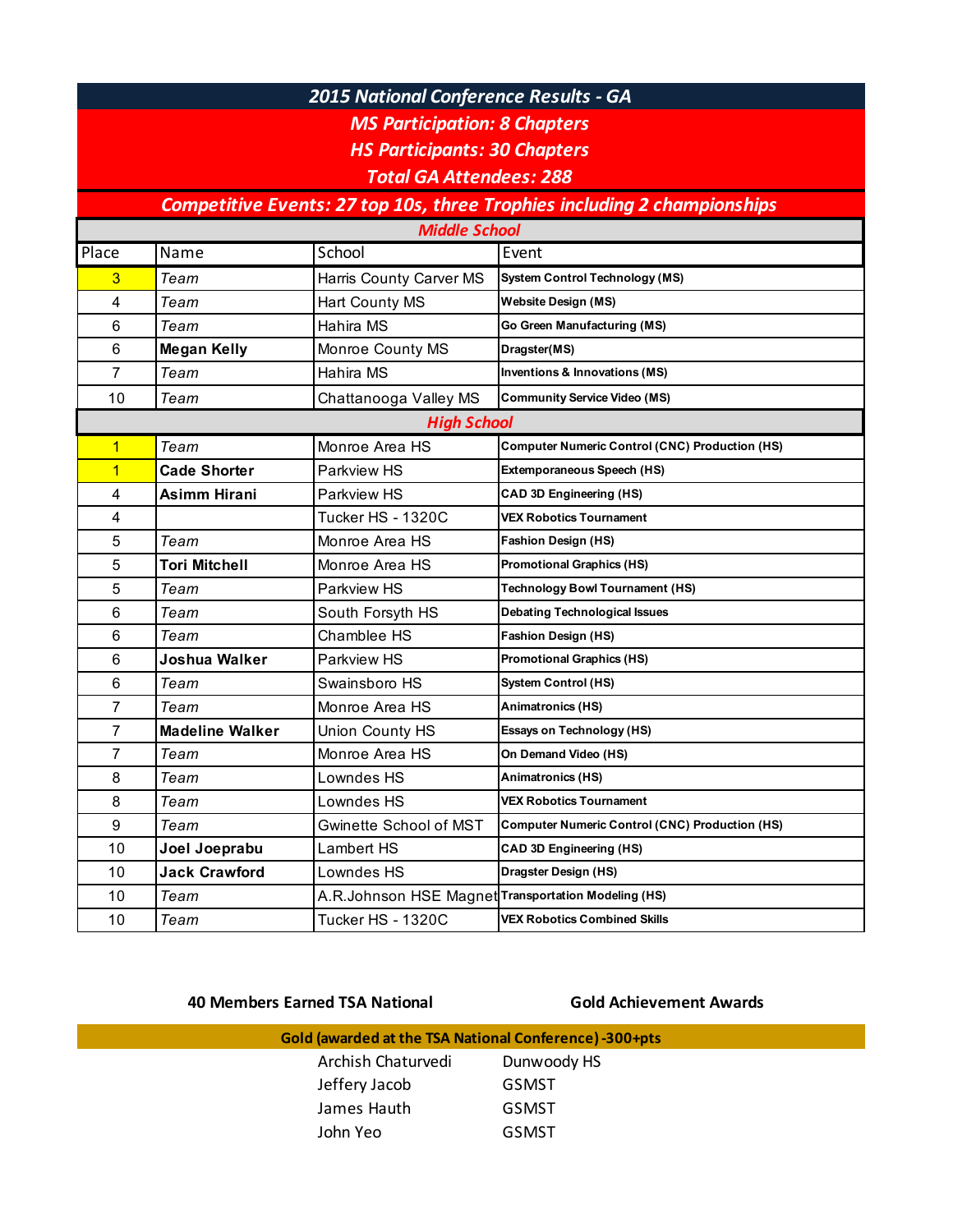| <b>GSMST</b>       |
|--------------------|
| <b>GSMST</b>       |
| <b>GSMST</b>       |
| Johns Creek HS     |
| Johns Creek HS     |
| Hart County HS     |
| Hart County HS     |
| Hart County HS     |
| Hart County HS     |
| Hart County HS     |
| Hart County HS     |
| Hart County HS     |
| Monroe Area HS     |
| Parkview HS        |
| Parkview HS        |
| Parkview HS        |
| Parkview HS        |
| Parkview HS        |
| Parkview HS        |
| Parkview HS        |
| Parkview HS        |
| <b>Parkview HS</b> |
| Parkview HS        |
| Parkview HS        |
| Parkview HS        |
| Parkview HS        |
| Parkview HS        |
| Parkview HS        |
| Parkview HS        |
| Parkview HS        |
| Parkview HS        |
| Parkview HS        |
| Parkview HS        |
| Parkview HS        |
| Parkview HS        |
| South Forsyth HS   |
|                    |

| <b>State Honors at 2015 National Conference</b>                         |  |  |
|-------------------------------------------------------------------------|--|--|
| State With the Most Chapters in the Nation: Georgia                     |  |  |
| State With the Most High School Chapters in the Nation: Georgia         |  |  |
| National Chapter Excellence Award:                                      |  |  |
| South Forsyth HS/ Gwinnett School of MST / Rothchild Leadership Academy |  |  |
| <b>National Advisor of the Year Award:</b>                              |  |  |
| Jess Bush - Monroe Area HS / Kathy Hall- Harris County Carver MS        |  |  |